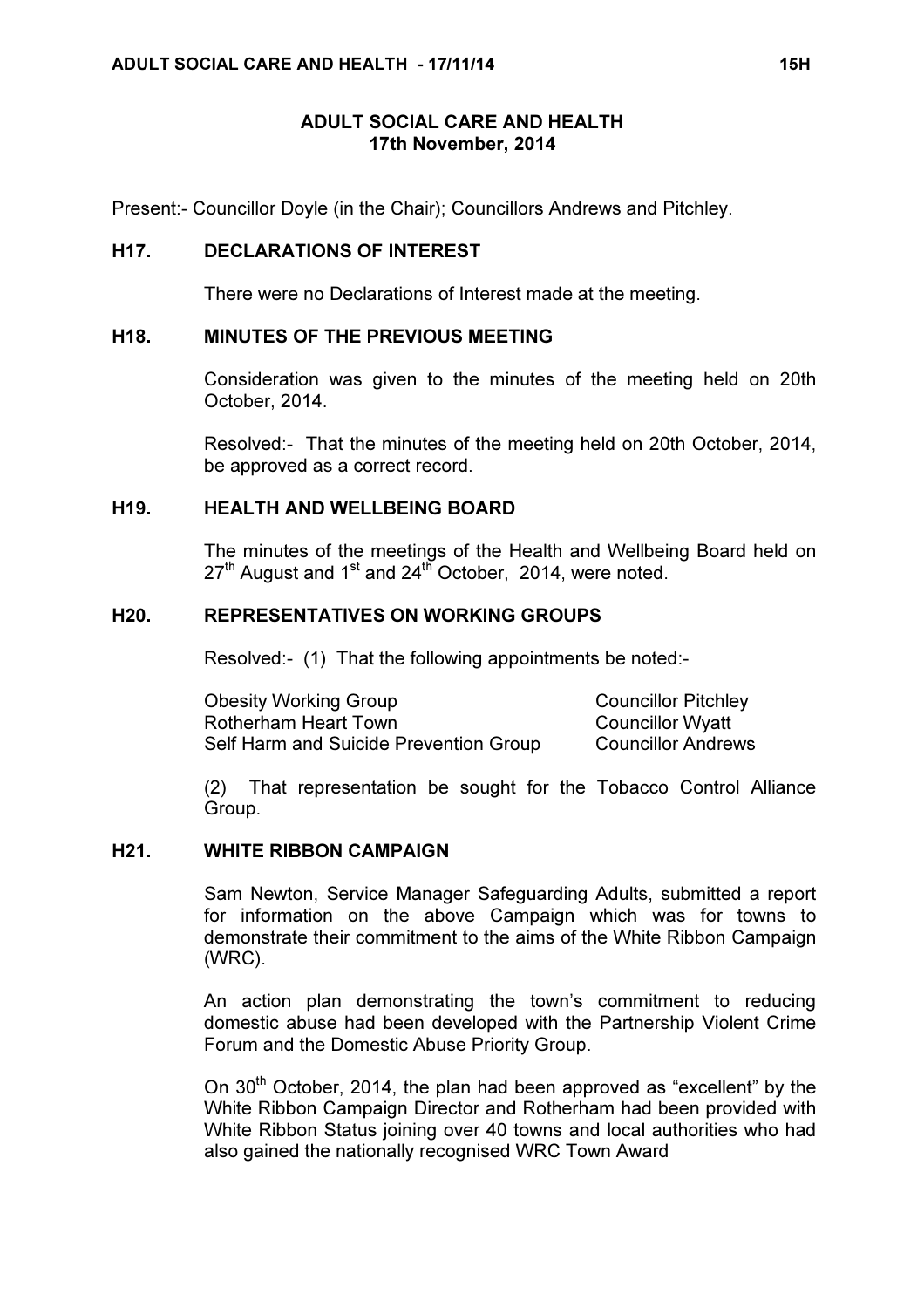White Ribbon status required a commitment by partners across Rotherham to involve men in sending a clear message that domestic abuse against women would not be tolerated. In particular it involved men in preventative activities, addressing and altering social norms that led to violent behaviour against women, increasing awareness on the issue and providing services aimed at reducing domestic abuse. The Campaign claimed that by mobilising men, the anti-violence against women and girls message increased the effectiveness and reached and mobilised the entire local community under the goal of ending violence against women and girls.

A number of events and campaigns had been planned from November, 2014, onwards including IYSS 'Rocking against Domestic Abuse', RUFC v Blackpool 'Dedicated White Ribbon' match, NHS 'White Ribbon Community Corner', all licensees and door security conducting promotional events, Wilmott and Dixon displaying WRC van stickers and a wide media campaign across partners and communities.

The Cabinet Member reported that he had submitted an application to become a White Ribbon Ambassador.

Resolved:- (1) That the partnership commitment to achieving the aims of the White Ribbon Campaign be endorsed and supported.

(2) That the work driven by Chief Inspector Wormersley in conjunction with the Domestic Abuse Priority Group and the Partnership Violent Crime Forum be noted.

(3) That a joint media strategy be developed between the Council, Police and Rotherham United Football Club.

(4) That the Council celebrate the award of White Ribbon status with the flying of a White Ribbon flag during the International White Ribbon Campaign period  $25<sup>th</sup>$  November to  $10<sup>th</sup>$  December, 2014.

(5) That the Strategic Leadership Team be requested to consider a Senior Officer submitting an application to become a White Ribbon Ambassador.

## H22. INDEPENDENT MENTAL HEALTH ADVOCACY SERVICE (IMHA) - 2015/16 COMMISSIONING INTENTIONS

 Janine Parkin, Strategic Commissioning Manager, presented a report on the future of the Independent Mental Health Advocacy Service (IMHA).

The Service was previously commissioned by a Primary Care Trust competitive tender process in 2010 to cover the Rotherham and Doncaster area using special grant funding from the Department of Health. The contract had commenced on 1<sup>st</sup> October, 2010 for 3 years with the option to extend to June, 2015, subject to performance and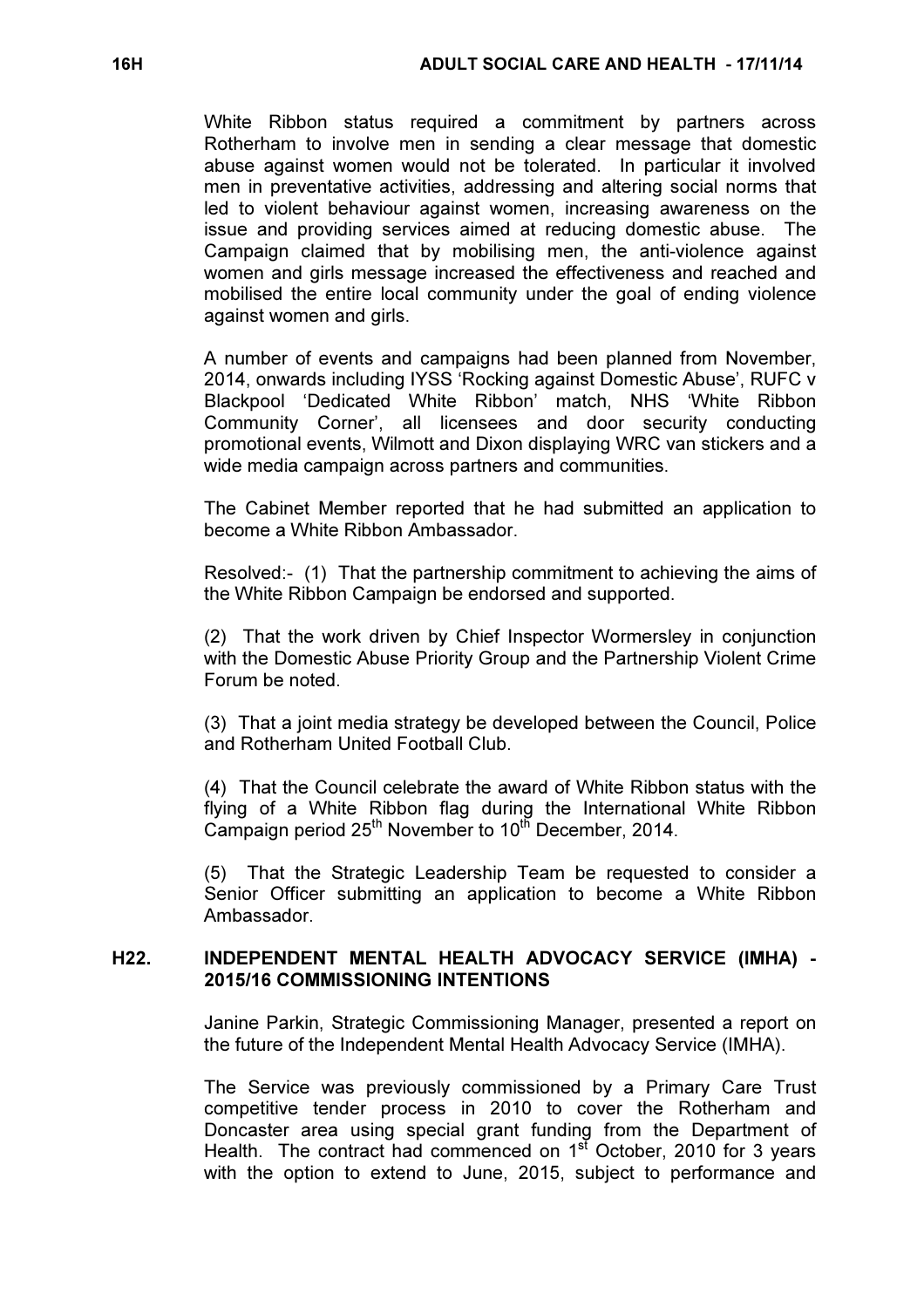quality. It was a specialist type of mental health advocate granted specific roles and responsibilities through the Local Reform and Community Voices Grant. It helped 'qualifying patients' understand the legal provisions, to which they were subject under, they were entitled to.

The Department of Health had transferred the grant funding from NHS bodies to local authorities in April, 2013. Accordingly, the former PCT contract was novated across to Rotherham and Doncaster with Rotherham taking on the commissioning role for the partnership. The current contract was due to end on  $30<sup>th</sup>$  June, 2015.

The Council would not receive confirmation from the Department of Health that it intended to continue to fund the Service in 2015/16 until December, 2014, although it was highly likely that it would remain a priority.

It was proposed that the current contract be extended for a period of 3 months, from 1<sup>st</sup> July to 30<sup>th</sup> September, 2015, to allow a full 12 months commissioning exercise which would include:-

- − Confirmation of strategic and financial commitment by Department of Health to the Service
- − Analysis of the current provision (need/demand/gaps analysis) and factor in the requirements of the Better Care Fund Programme
- − Joint work on establishing need with Rotherham CCG and other partners
- − Consider options for amalgamation of provision sub-regionally using existing mental health commissioning networks
- Benchmarking of activity and demand with other local authorities
- Formal and indepth consultation with Service users
- − Complete Equality Analysis
- Development of revised and enhanced Service specifications
- − Tender process PQQ, ITT, Evaluations

Resolved:- (1) That the extension of the current Independent Mental Health Advocacy Service to 30<sup>th</sup> September, 2015, be approved.

(2) That the possibility of joint commissioning with Sheffield City Council be explored.

(3) That a further report be submitted in March, 2015.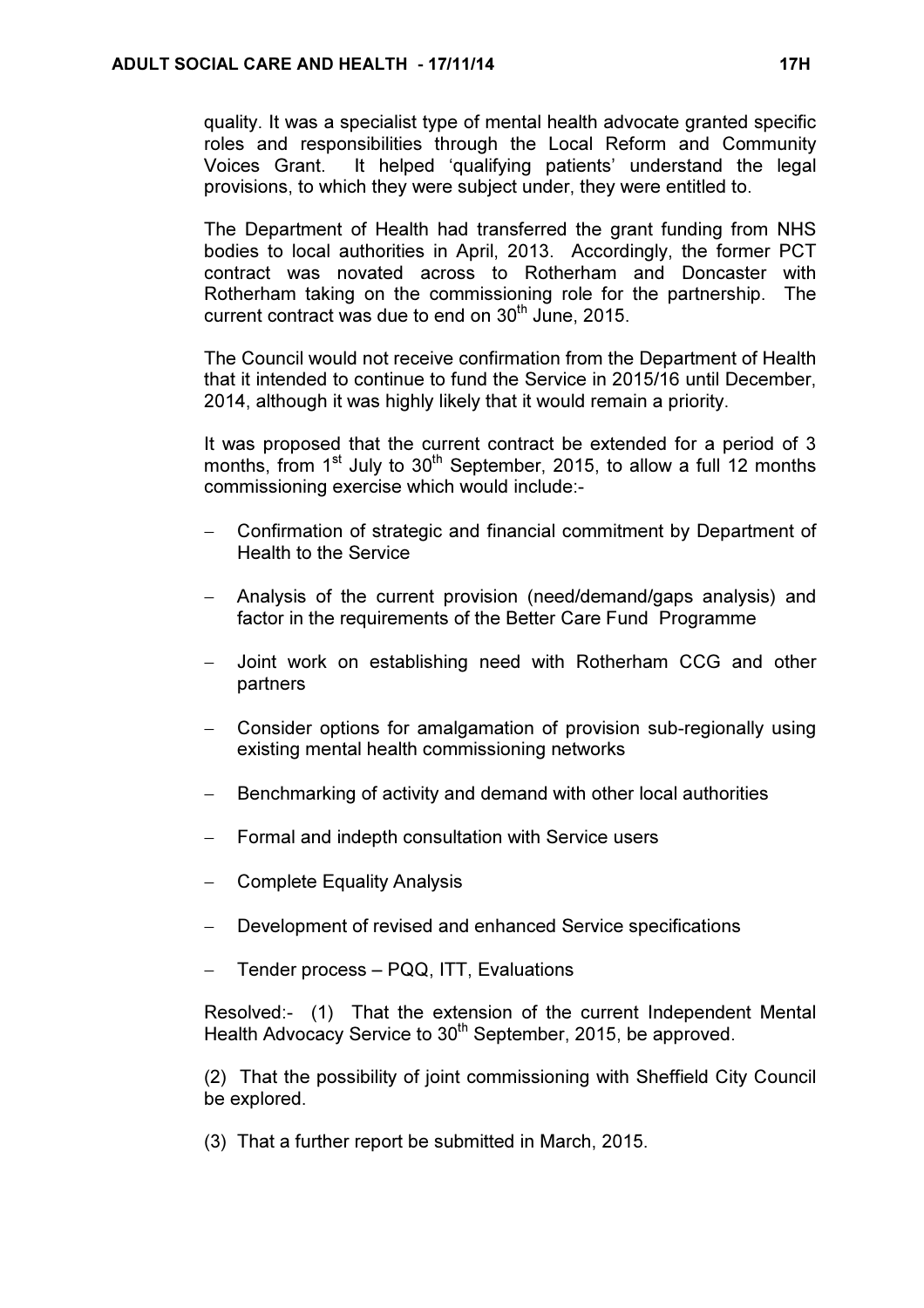### H23. THE TRANSFER OF INDEPENDENT LIVING FUND (ILF) SUPPORT AND FUNDING TO LOCAL AUTHORITIES FROM 30 JUNE 2015

 Shona McFarlane, Director of Health and Wellbeing, presented a report on the transfer of the Independent Living Fund (ILF) to local authorities as from  $30<sup>th</sup>$  June, 2015.

The ILF was established by the Government in 1988 as a charitable trust which made payments to disabled people on low income who had to pay for personal care. The maximum ILF award was £475 per week.

It was the Government's original intention to close the Fund from April, 2015, and transfer the funding and responsibilities to local authorities. However, the closure programme was stopped due to a Court of Appeal ruling regarding the Government's administration of the process. This had now been resolved and it had been announced in March, 2014, that the ILF would close on  $30<sup>th</sup>$  June, 2015.

There were currently 105 ILF users in Rotherham 62 of which were known to the Learning Disability Service and the remainder known to other Adult Social Care Teams. All had received information about changes to their future funding and, in recent months, ILF administrators and Local Authority Social Workers had conducted joint reviews of each user.

There were 33 people with a learning disability in supported living schemes who received ILF funding for a significant proportion of their care package. To continue in supported living the ILF funding would need to be replaced by revenue funding from the Local Authority.

ILF policies on deciding funding packages were different to the criteria of Fairer Access to Care Services (FACS). Frequently ILF paid for 'desirable' elements of care that FACS could not. There were also significant differences between ILF rules on user contributions to support packages and Fairer Charging.

It was likely that many ILF users would face a reduction in support funding if FACS was applied across the total care package. In many instances users had received high levels of ILF funding for desirable rather than essential elements of support.

The proposed options were:-

For customers in the community:-

Option A – replicate existing funding packages by replacing ILF with a Direct Payment. Customers would be happy and this would be relatively easy to administer. However, this would replicate what was already a 2 tier system and there may be challenges from customers who did not previously receive ILF funding.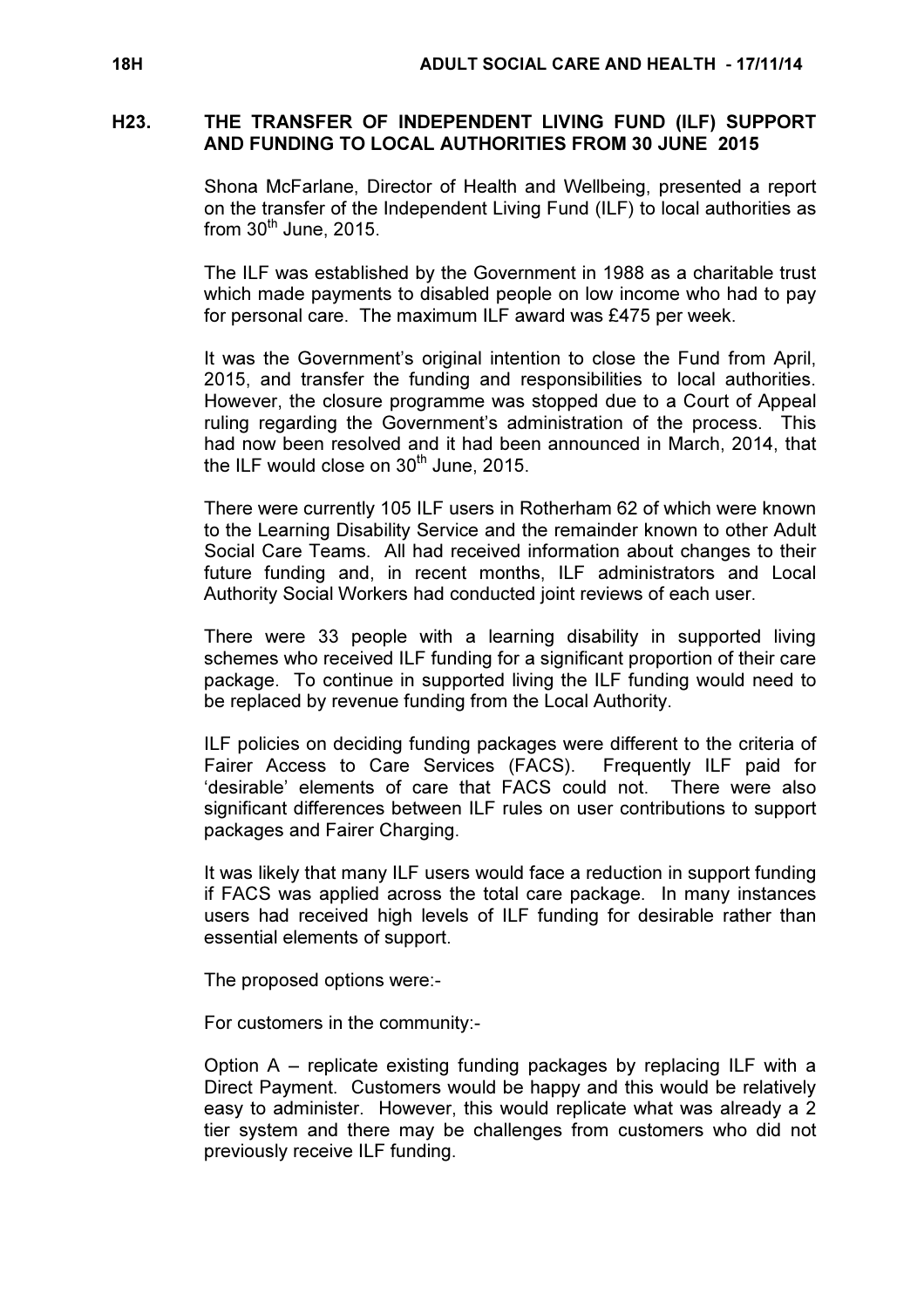Option B – replicate existing funding packages but agree a phased reduction over a fixed period. There were likely to be fewer complaints and customers could make a more gradual adjustment to the loss of funding. However, this was potentially a very complex administrative process for the Local Authority.

Option C – assess everyone under FACS criteria and award funding accordingly. Whilst this was probably fairer, it would cause hardship and/or some significant readjustments of lifestyle for some very disabled people and their carers.

For people in supported living schemes:-

To allocate an appropriate amount into the Supported Living budget to allow the placements to continue. The alternative would be significantly more costly and inappropriate residential care placements.

Discussion ensued on the report with the following issues raised:-

- − Public perception
- − Due to the age profile of the customers, the numbers were not expected to decrease significantly and would have an entitlement for many years to come
- Uncertainty of the budget which was not ringfenced
- − Could leave the Authority in an overspend position for those receiving 'desirable' elements of care
- − Some users would receive exactly the same service as they currently received; others would get the service to meet their needs
- Benchmarking showed that Rotherham was higher in spending terms with regard to meeting learning disability needs

Resolved:- (1) That, following the 2015 transfer to the Local Authority, Option C (as set out above) be approved together with maintaining the necessary support for Supported Living.

(2) That provision be made for those instances were challenges were made by clients and a phased reduction negotiated.

## H24. RESTRUCTURE OF ENABLING AND OUT OF HOURS SERVICE

 Sarah Farragher, Contact and Enablement Service Manager, submitted a proposed restructure bringing together 3 strands of work together i.e. Social Work Out of Hours Service, Better Care Fund Service developments and the current Enablement Service.

The proposal was to reshape the current Enabling Service to include Social Work capacity as part of the management of the Service delivery. The new Service would concentrate on reducing Social Care needs at the front end of the Service through:-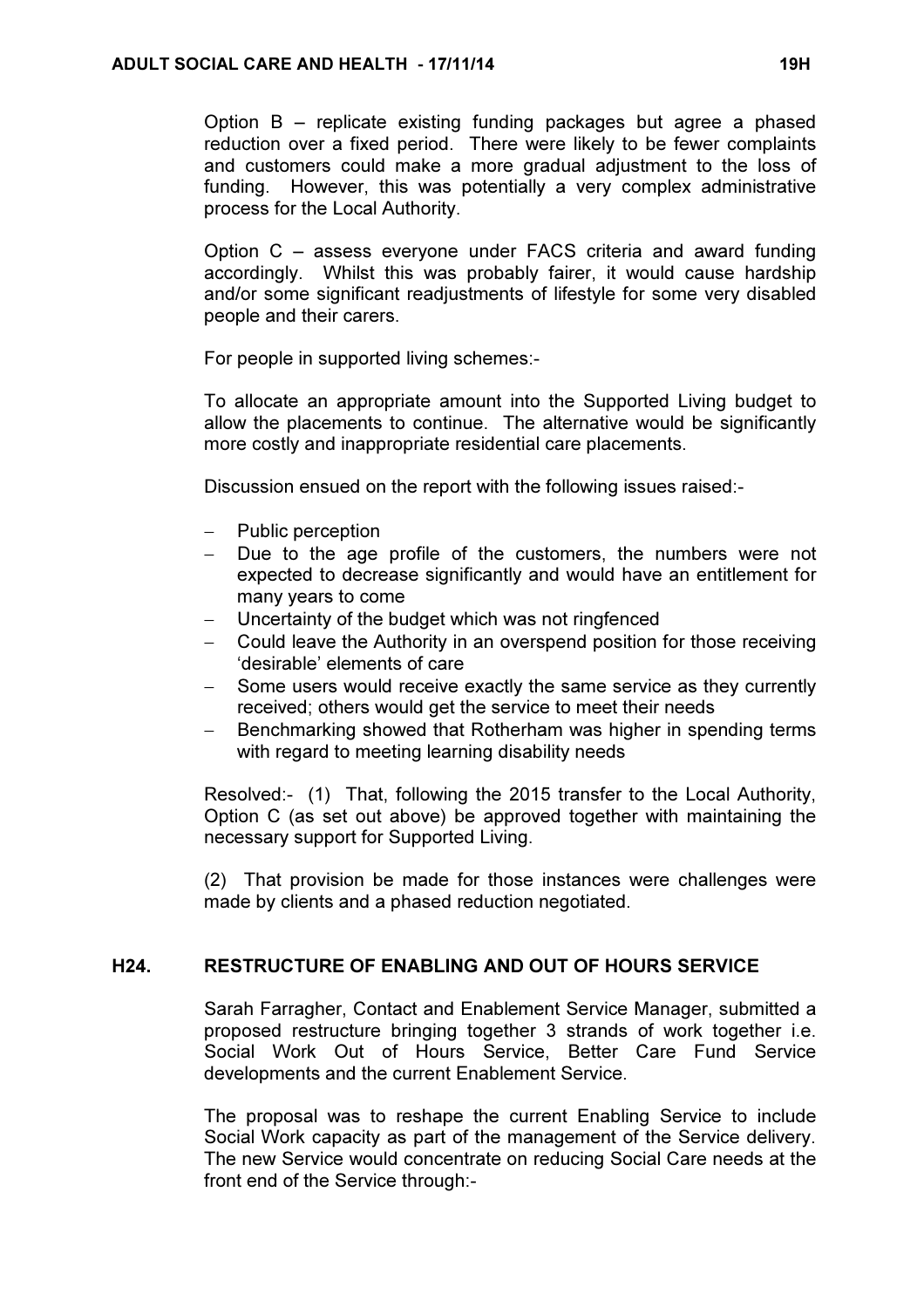- − Provision of Enabling which was more focussed on achieving independent outcomes for customers
- − Faster throughput for customers where longer term support was needed
- A more responsive approach to picking up packages quickly

The Service would operate 7 days per week and provide a virtual link into the Fast Response Team to avoid hospital and residential care admissions and provide out-of-hours Social work cover.

In order to achieve the restructure a number of establishment changes were required including recruitment of 4 full-time equivalent Social Worker posts, a change in the Out-of-Hours management response to provide more robust support and the development of a professional supervision arrangement for Social Workers based in the Enabling Team.

External recruitment had commenced for 4 additional Social Workers (3 funded from the Better Care Fund and 1 funded from a re-direction of an existing Home Enabling Officer vacancy) to provide the Social Work Enablement role as well as the permanent recruitment to the Enabling Manager Post (currently Home Enabling Manager).

Consultation on the proposal was well underway with transitional arrangements for closer working of Enabling and Out-of-Hours having started.

Resolved:- (1) That the proposal to combine 3 current priorities – improving and streamlining current Enabling offer, developing a Better Care Fund fast response Social Care Officer and improving the current Out of Hours response, be noted.

(2) That the progress to date be noted.

# H25. SAFEGUARDING ADULTS ANNUAL REPORT 2013-2014

 Sam Newton, Service Manager, Safeguarding Adults, presented the Safeguarding Adults annual report 2013-14 produced by the Rotherham Safeguarding Adults Board for information.

Attention was drawn to the following information:-

- 314 referrals investigated and all had a Protection Plan in place to protect them
- − Following investigation 85 people were found to have suffered some form of abuse
- − Of the 84 contracted care homes, 10 were found to be failing to provide good care
- − All new placements to 7 care homes were suspended
- Quality assurance visits were made to all 158 regulated homes and services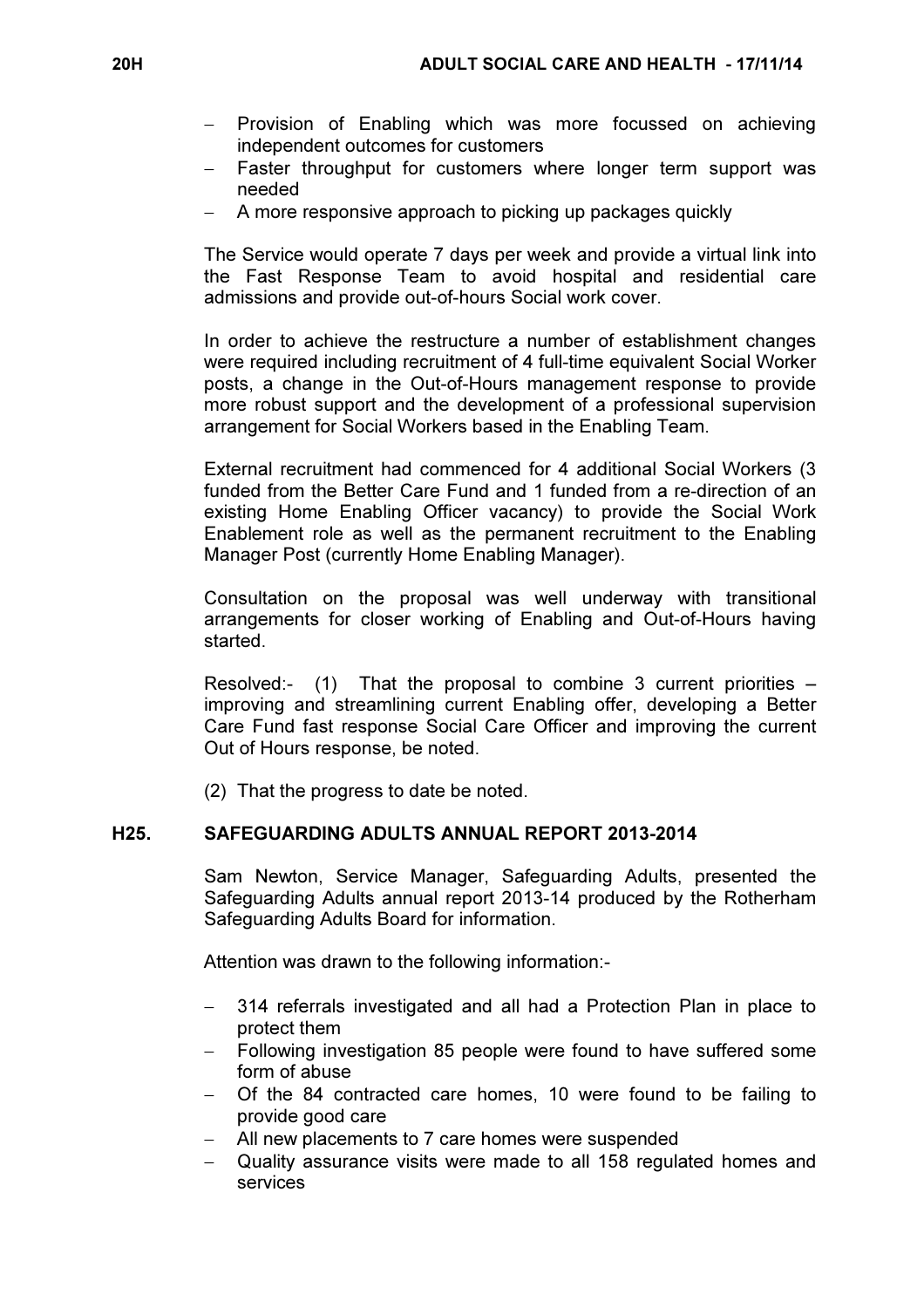- Strategic review and self-assessment of the Board undertaken
- Safeguarding Adults Charter and a partnership agreement of commitment adopted
- − 100% of alleged abuse responded to within 24 hours
- − 2014-15 priorities
- − 1,556 alerts reported through the new Safeguarding Adults Returns
- 314 Strategy meetings convened
- − 166 case conferences convened across all Services
- The category of Neglect and Acts of Omission continued to be the highest category of abuse investigated (4% increase). Institutional abuse had also increased (4.5%)

Resolved:- (1) That the Safeguarding Adults annual report 2013/14 be noted.

(2) That the Cabinet Member's congratulations be conveyed to the Adults Safeguarding Board for their work during 2013-14.

## H26. MAKING SAFEGUARDING PERSONAL

 Sam Newton, Service Manager Safeguarding Adults, presented a report on the above Local Government initiative that supported Councils and their partners to develop outcomes focussed, person centred Safeguarding practice. The Making Safeguarding Personal (MSP) Approach was embedded in the Care Act 2014 and therefore utilisation of the approach was now essential for every local authority in England.

MSP aimed to facilitate a shift in emphasis in Safeguarding from undertaking a process to a commitment to improving outcomes alongside people experiencing abuse or neglect. The key focus was on developing a real understanding of what people wished to achieve, agreeing, negotiating and recording their desired outcomes, working out with them (and their representatives or advocates if they lacked capacity) how best those outcomes might be realised and then seeing, at the end, the extent to which desired outcomes had been realised.

Adopting MSP facilitated the development of quantitative and qualitative measures than enabled practitioners, teams and Safeguarding Adults Boards to start to see how effective they were. However, it was fundamentally about a change of focus and practice away from putting people through a process and towards engaging with them to identify and realise the outcomes they wanted. It was about using the process to support a conversation or series of conversations and about adapting the process to most effectively improve those conversations and outcomes.

Councils were invited to engage in work at 1 or more of 3 levels:-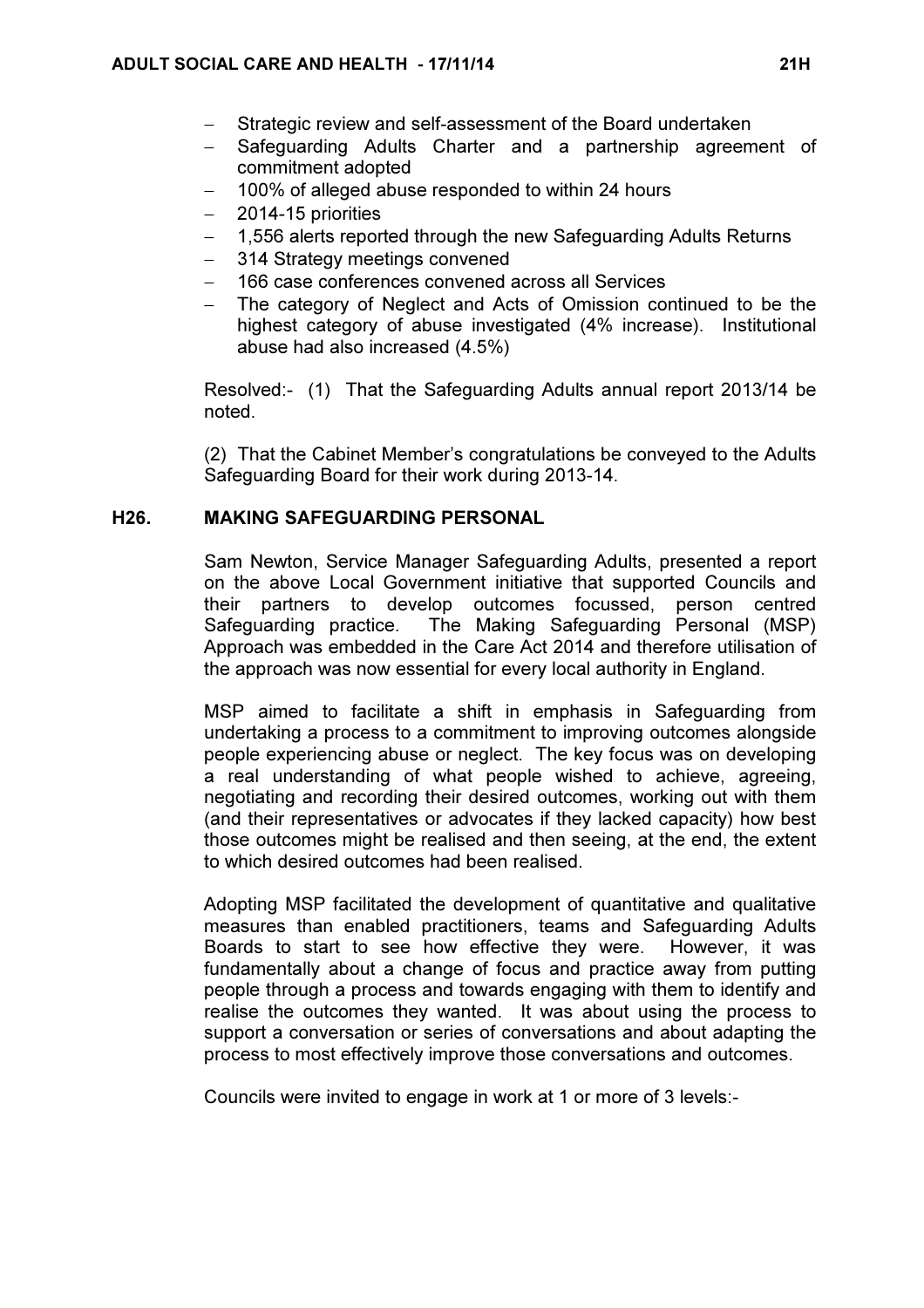#### Bronze

Working with people (and their advocates or representatives if they lack capacity) at the beginning of the Safeguarding process to identify the outcomes they want and then looking at the conclusion of the process at the extent to which these outcomes are realised.

## Silver

The above plus developing 1 or more types of responses to Safeguarding and/or recording and aggregating information about responses.

#### Gold

The above plus independent evaluation by a research organisation/university.

Rotherham, in taking part in an introductory event, had initially signed up to commence at Bronze level.

It was proposed that a project group be established in order to redesign policies and procedures to make then person centred, develop materials to support practitioners and the people they worked with, develop recording mechanisms, review how advocacy was made available and develop, brief and implement 1 or more of the approaches to support people to resolve their circumstances.

Resolved:- (1) That Making Safeguarding Personal be consolidated at Bronze level be approved.

(2) That engagement at Silver level by developing 1 of the proposed tools/responses to Safeguarding be approved with the aspiration to achieve Gold standard.

### H27. VULNERABLE ADULTS RISK MANAGEMENT

 Sam Newton, Service Manager Safeguarding Adults, reported on proposals to case manage vulnerable adults, improve outcomes and develop cross agency working in the support and protection of vulnerable adults in our communities.

A Vulnerable Adults Risk Management (VARM) Framework enabled, on a case by case basis, the assessment, case management and better coordination of an effective response to vulnerable adults. It provided a structured escalation process set within the context of the Safer Rotherham Partner and Rotherham Safeguarding Adults Board. It had been developed in partnership with South Yorkshire Police, the Vulnerable Person's Unit and the Safeguarding Adults Team.

VARM was a bespoke cross-agency meeting to develop and co-ordinate activity to address the needs of identified vulnerable adults and provide a multi-agency response where interventions had tried and failed or had not been available. The meetings would be answerable to their own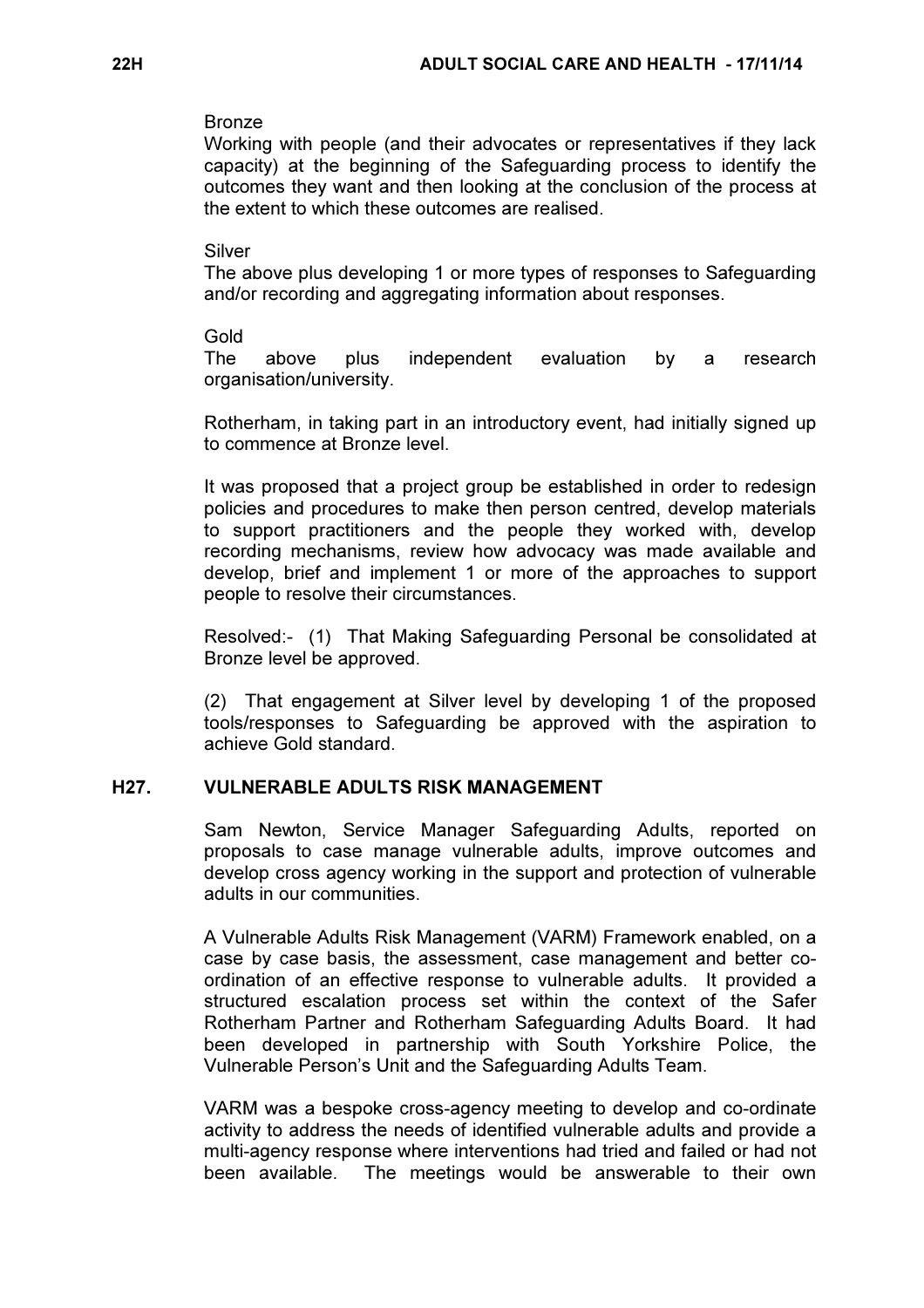organisations and would be scrutinised by the Vulnerable Adults Panel. The VARM meeting would be convened by the Vulnerable Persons Unit (VPU).

The work had been commenced by the VPU drawing together information, managing the multi-agency risk and arranging for case specific multi-agency reviews. The activity of each Service, current local multi-agency working and the assessment and case management by the VPU needed to be supplemented and embedded into a risk assessment framework which would:-

- Reduce risk and increase a co-ordinated and effective service to the individual
- − Identify key agencies to work with vulnerable adult
- − Identify needs to improve outcomes
- Reduce inappropriate use of Services e.g. high frequency callers to Emergency Services
- − Achieve this through the use of effective case management, multiagency working including appropriate information sharing, action plans and continued monitoring to reduce risk and improve outcomes

The meetings would be held within 3 weeks of a new case being identified, the urgency of the meeting dependent upon the vulnerability of the individual and the availability of the professional required. This would be decided by the case workers/co-ordinators within the VPU following appropriate screening and risk assessments. The meeting would be chaired by a Chief Inspector and minutes taken by the VPU.

Discussion ensued on the proposal with the following issues raised/clarified:-

- The VPU was Police led
- 2 Social Workers from Safeguarding sat within the VPU and were screening some of the cases that went through the VARM
- Need for a governance framework

Resolved:- (1) That the Vulnerable Adult Risk Management Framework be supported and progressed for formal adoption across the Safer Rotherham Partnership and Safeguarding Adults Board.

(2) That urgent consideration be given to the resourcing of the Service which, as a result of the recent child sexual exploitation, would be invaluable in identifying adult of CSE providing effective case management and risk reduction. It also provided a means to meet key national Government priorities as outlined in the Care Act 2015 including recognition, assessment and signposting to relevant Services.

(3) That, once the work on the governance arrangements was completed, they be submitted to the Cabinet Member.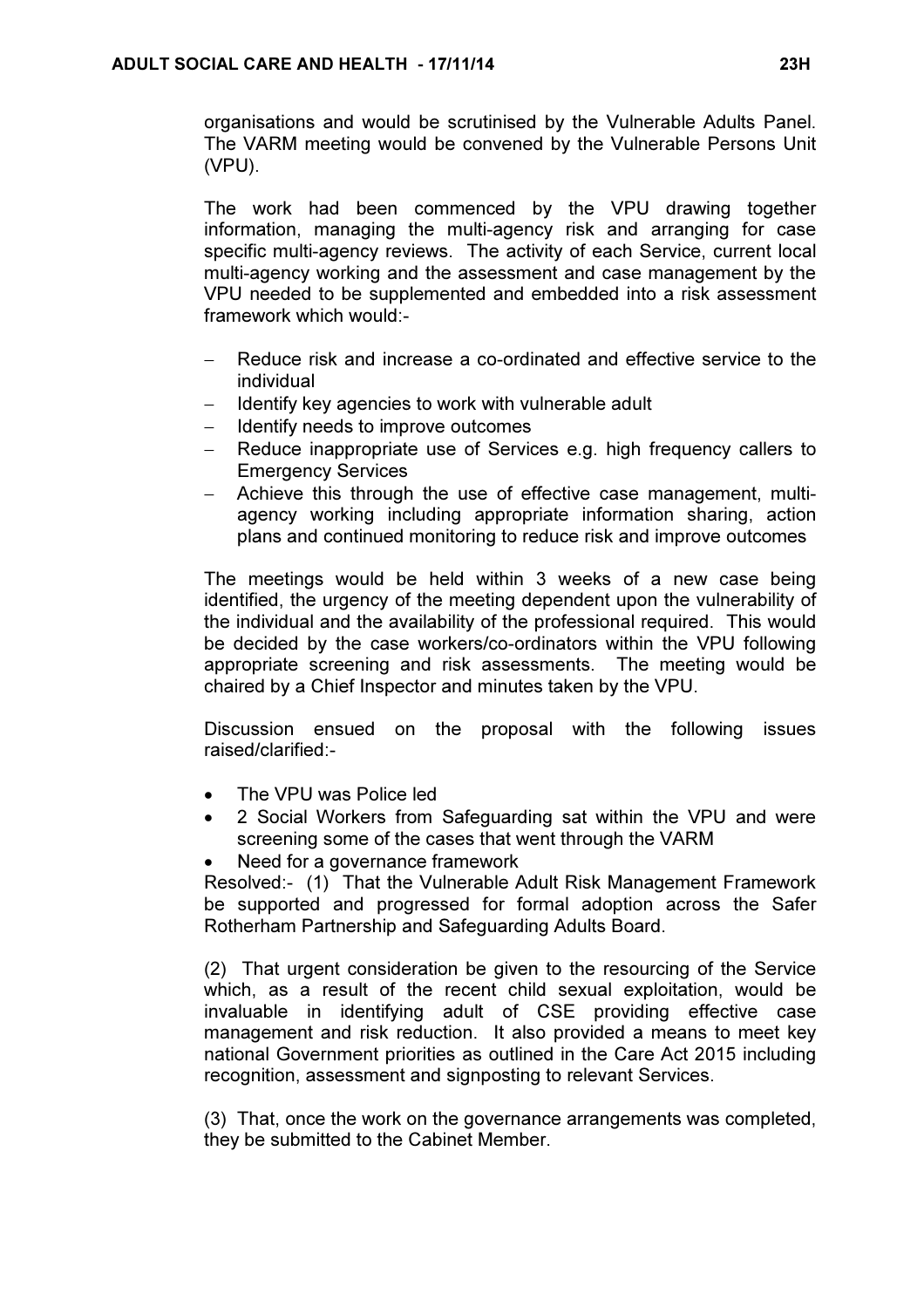### H28. ADULT SERVICES REVENUE BUDGET MONITORING REPORT 2014/15

 Consideration was given to a report presented by Mark Scarrott, Finance Manager (Neighbourhoods and Adult Services), which provided a financial forecast for the Adult Services Department within the Neighbourhoods and Adult Services Directorate to 31st March, 2015, based on actual income and expenditure for the period ending September, 2014.

It was reported that the forecast for the financial year 2014/15 was an overspend of £900,000 against an approved net revenue budget of £69.267m, a reduction of £370,000 since the last report. The main budget pressures related to budget savings from previous years not fully achieved in respect of additional Continuing Health Care Funding plus recurrent pressures and increasing demand for Direct Payments. There were also delays on achieving budget savings proposals within Learning Disability Services.

Management actions were being developed with the aim of containing expenditure within the approved cash limited budget by the end of the financial year.

The latest financial forecast showed there remained a number of underlying budget pressures. The main variations against approved budget for each Service area were as follows:-

Adults General

This area included the cross cutting budgets of Workforce planning and training and corporate charges and was forecasting an underspend due to higher than anticipated staff turnover within the Contract and Reviewing Officers Team and the impact of the moratorium on training budgets

Older People

- Recurrent budget pressure on Direct Payments over budget. Client numbers had increased since April together with an increase in the amount of a number of care packages
- Forecast underspend on Enabling Care and Sitting Service based on current level of Service together with an underspend within Independent Sector Home Care which had experienced a slight reduction in demand since April
- Overspend on Independent Residential and Nursing Care due to delays in achieving the savings target for additional Continuing Health Care (CHC) income. Additional income from property charges was reducing the overall overspend
- Planned delays on recruitment to vacant posts within Assessment and Care Management plus additional income from Health resulting in an overall underspend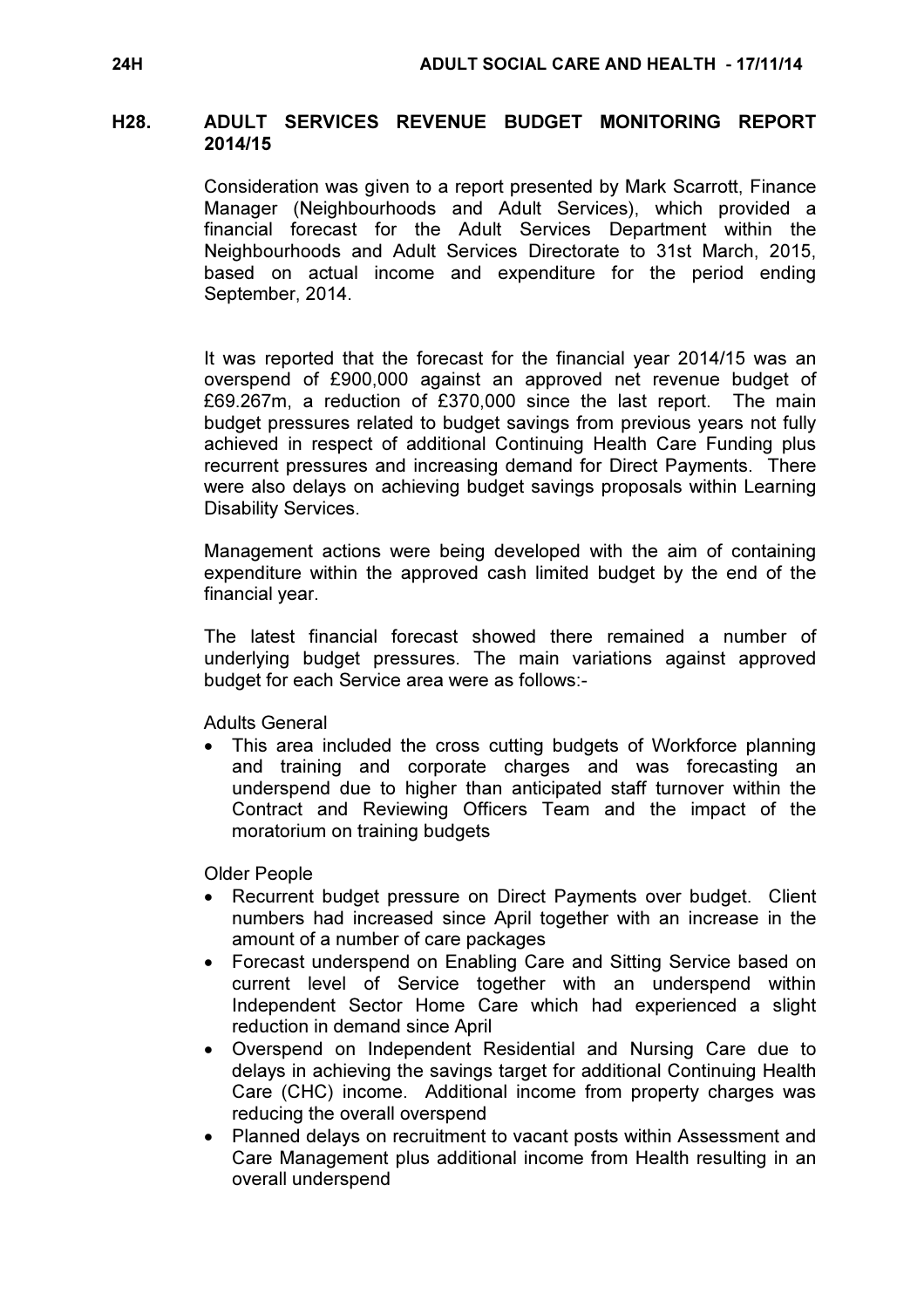- Overall underspend on Rothercare due to savings on maintenance contracts on the new community alarm units and supplies and services
- Underspends in respect of vacancies within Community Support and Carers
- The forecast included one-off Winter Pressures funding from the CCG to increase Social Worker capacity and prevent delayed discharges from hospital

Learning Disabilities

- Independent sector Residential Care budgets forecasting an underspend. Work continued on reviewing all CHC applications and high cost placements
- Forecast overspend within Day Care Services due to a recurrent budget pressure on external transport plus provision for 7 specialist transitional placements from Children's Services. This was being reduced slightly due to staff turnover higher than forecast
- Overspend in Independent Sector Home Care due to increase in demand
- New transitional placements from Children's Services into Supported Living plus additional demand for Shared Lives was being offset by additional CHC and one-off funding resulting in an overall forecast underspend
- Delays in meeting approved budget savings on Contracted Services for Employment and Leisure Services had increased the overspend due to extended consultation to the end of the financial year
- Forecast pressure on changing the provision of residential care to delivering of Supported Living by RDaSH
- Staff turnover lower than forecast within In-house Residential Care reduced by saving on RDaSH administration support

Mental Health

- Projected underspend on Residential Care budget due to a reduction of 3 placements since April 2014 plus additional Public Health funding for substance misuse
- Pressures on employee budgets due to lower than expected staff turnover together with review of night cover arrangements offset by underspend on Direct Payments due to a review of a number of care packages plus additional Public Health funding

Physical and Sensory Disabilities

- Further increase in demand for Direct Payments in addition to a recurrent budget pressure and forecasting an overspend
- Efficiency savings on contracts for Advice and Information
- Underspend on independent sector homecare as clients migrated to Direct Payment scheme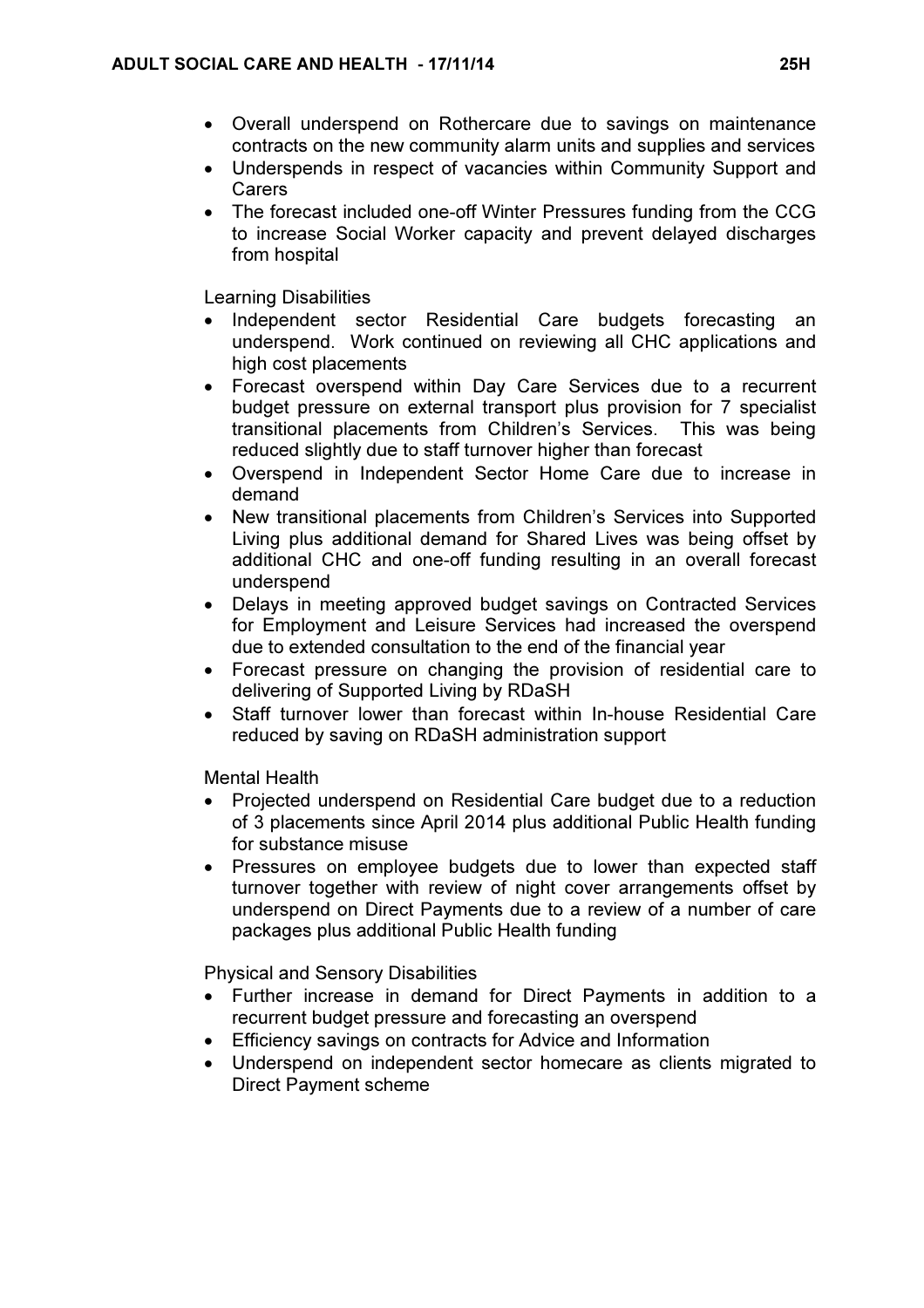Safeguarding

- Increase in demand for assessments under Deprivation of Liberty **Safeguards**
- Offset by higher than anticipated staff turnover plus additional one-off income from Health

Supporting People

Efficiency savings on supplies and services budget

Total expenditure on Agency staff for Adult Services to the end of September, 2014, was £88,350 (no off contract), a significant reduction compared with actual expenditure of £238,867 (no off contract) for the same period last year. The main areas of spend were within Residential Care and Assessment and Care Management Social Work Teams. There had been no expenditure on consultancy to date.

There had been £92,945 spent up to the end of September, 2014, on noncontractual overtime for Adult Services compared with expenditure of £198,280 for the same period last year.

Careful scrutiny of expenditure and income and close budget monitoring remained essential to ensure equity of Service provision for adults across the Borough within existing budgets particularly where the demand and spend was difficult to predict in a volatile social care market. Potential risks were the future number and cost of transitional placements from Children's Services into Learning Disability Services, any future reductions in Continuing Health Care funding as well as the additional demand and cost of assessments under Deprivation of Liberty Safeguards.

Regional benchmarking within the Yorkshire and Humberside region for the third quarter of 2013/14, showed that Rotherham remained below average on spend per head in respect of Continuing Health Care.

Resolved:- That the latest financial projection against budget for 2014/15, as now reported, be noted.

## H29. ROTHERHAM HEALTHWATCH

 Paul Stinson, Commissioning, presented a report on Rotherham Healthwatch.

As set out in the tender process and contract, it had always been the intention that once Healthwatch Rotherham (HWR) had been established, the contract would be novated to HWR to operate as an independent Social Enterprise. The intention to novate the contract by September, 2014, was approved by the Health and Wellbeing Board on  $26<sup>th</sup>$  March, 2014.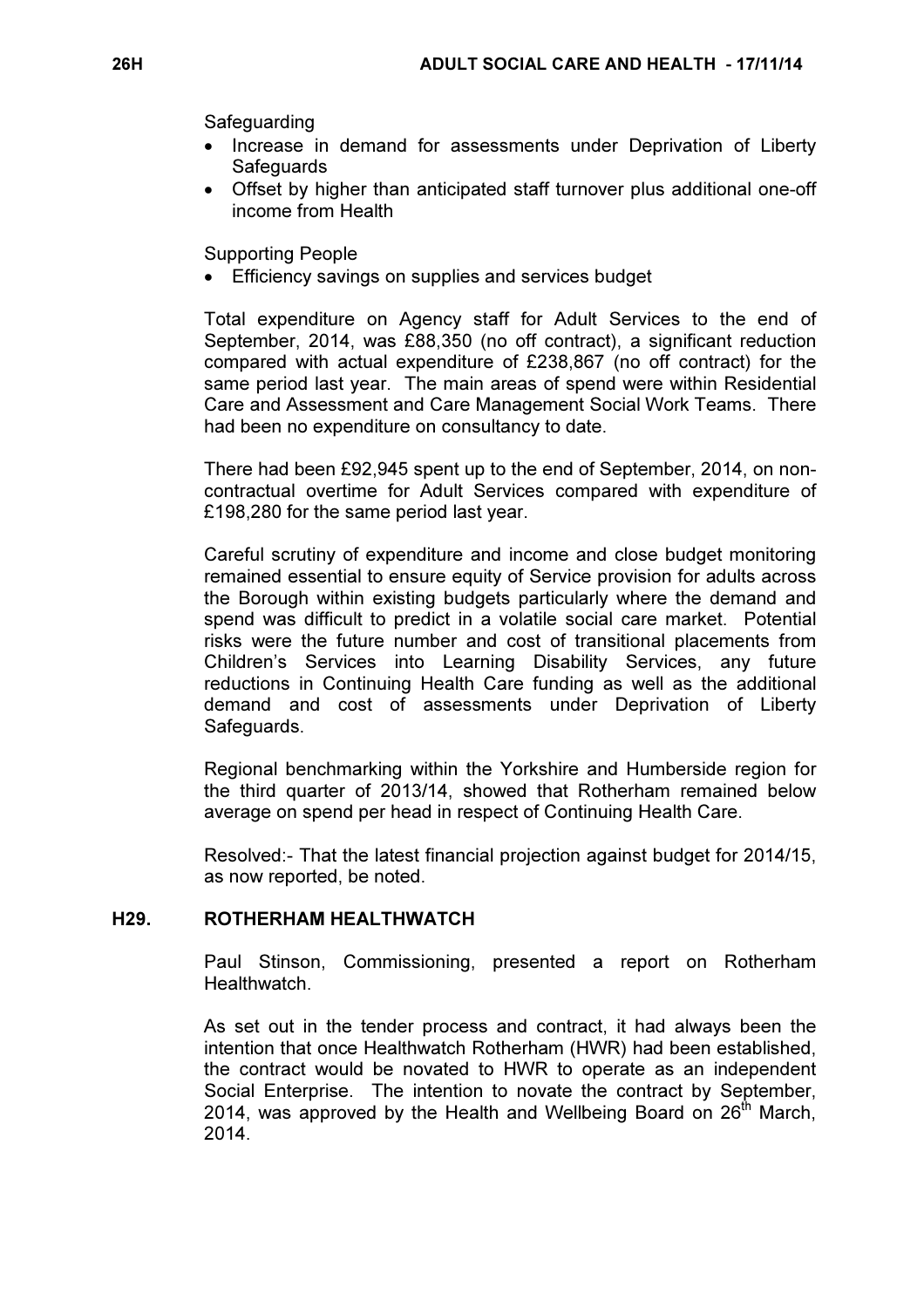The novation of contract was formally challenged by Parkwood Healthcare Ltd. on 8<sup>th</sup> August, 2014.

Following advice from the Council's Legal team, the Council entered into a Deed of Termination Agreement with Parkwood Healthcare to end any rights and obligations under the existing contract and to ensure that delivery of the service could commence by Rotherham Healthwatch Ltd. (Social Enterprise) on 1<sup>st</sup> September.

The termination process as successfully completed by 31<sup>st</sup> August, 2014, and a new contract established with Rotherham Healthwatch Ltd. on 1<sup>st</sup> September, 2014 until 31<sup>st</sup> March, 2015.

The challenge had required a waiver of Standing Orders to contract with the newly established Social Enterprise.

The Cabinet Member reported that he had been kept fully informed throughout the process.

Resolved:- That the retrospective waiver of Standing Order No. 49 (tender invitation and receipt of tenders) for the delivery of Rotherham Healthwatch Ltd. (Social Enterprise) be approved.

## H30. HEALTH VISITING AND FAMILY NURSE PARTNERSHIP DEVELOPMENT FUNDS - SECTION 7A PUBLIC HEALTH SERVICES - PROPOSALS FOR ROTHERHAM SERVICES

 Dr. John Radford, Director of Public Health, reported that NHS England (South Yorkshire and Bassetlaw) had identified some development money available to address inequalities across the NHS England area. The report submitted set out a proposed programme of recurrently funded opportunities for Rotherham to increase the coverage of the Family Nurse Programme and support activity to promote Maternal and Children's Public Health by the Health Visiting Service.

It was proposed:-

Family Nurse Partnership Coverage

To increase the capacity of the Partnership Team to match that of the area where there was the best capacity and coverage. This would increase capacity so that 24% of first time teenage pregnant women received support from the Programme – currently only 21.8% received support

Improve Breastfeeding Rates in Rotherham

Baby Friendly Initiative

The Health Visiting specification required services to "achieve and maintain full accreditation of UNICEF Baby Friendly initiative". All HV services in South Yorkshire and Bassetlaw had achieved full Baby Friendly accreditation with the exception of Rotherham. An Infant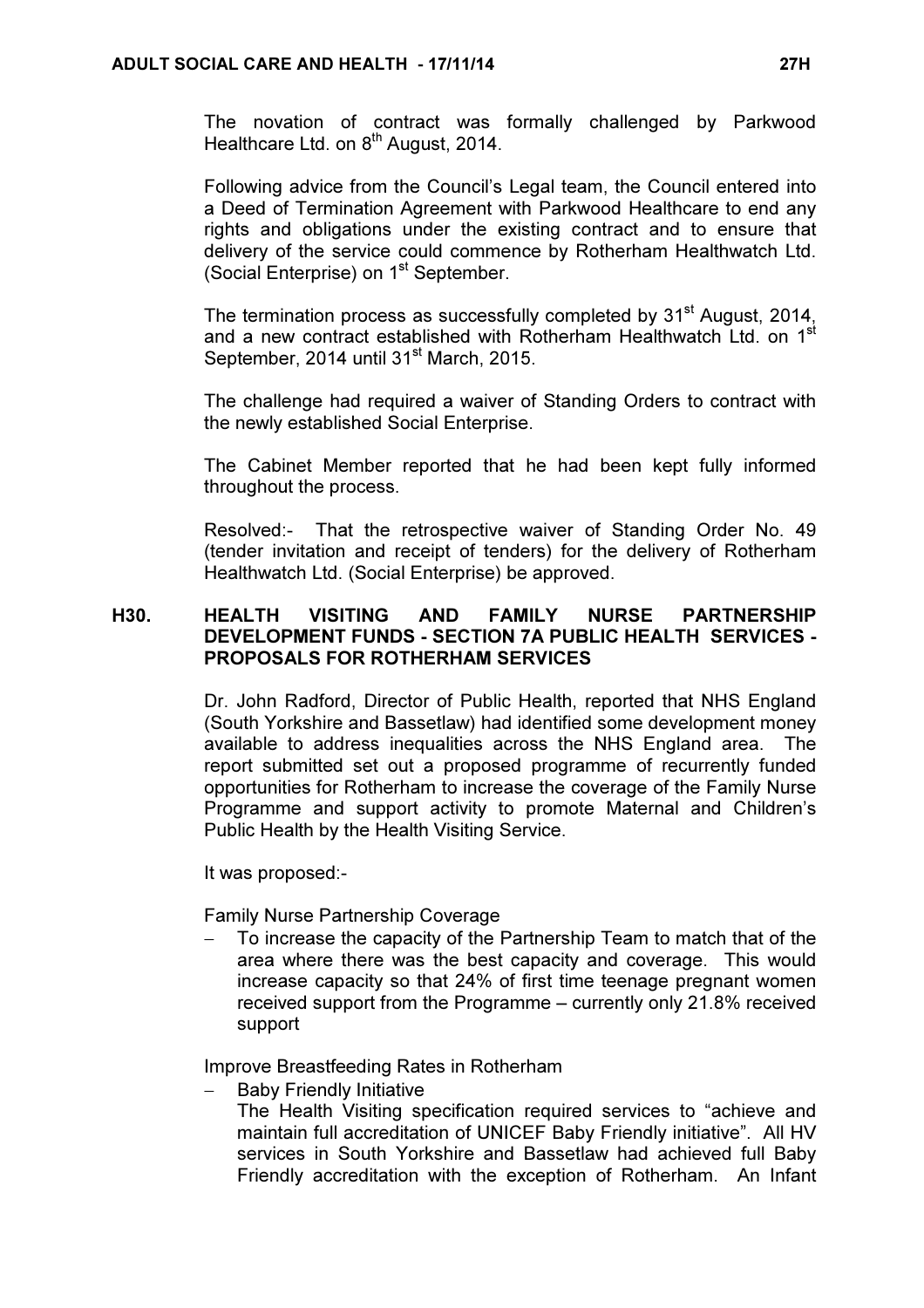Feeding Co-ordinator was required to facilitate the process plus significant training and other resources such as promotional materials and BFI assessment costs etc. NHS England was offering a 50% contribution to the development and were seeking a commitment from the Rotherham Foundation Trust to the remaining funding. The proposal had been present to the Trust who were committed to supporting the match funding allowing them to maximise skill mix and opportunities for ensuring consistent and sustained support to the achievement of UNICEF BFI

Baby Friendly Peer Support

Existing Peer Support (Breast Buddies) was only funded until 31<sup>st</sup> March, 2015. The Service was crucial to support breastfeeding mums and consisted of a Peer Support Co-ordinator and paid part-time Peer Supporters who delivered support directly to women and also trained volunteers to support women in the community. There were benefits to it being integrated into and managed by the Health Visiting Service in the context of BFI. The proposal was supported by the Foundation **Trust** 

Implement Pregnancy, Birth and Beyond Parent Education in Rotherham

The Department of Health recommended the above for first time parents. It was currently offered in 2 other areas in South Yorkshire. Development would include co-ordination, training, development of materials, delivery staff and venues across the Borough as part of the integrated Foundation Years Best Start Service. It had been endorsed by the Think Family Steering Group but there were resource issues preventing progress with the initiative.

Due to the national expansion of Health Visitor numbers, Health Visitors were hard to recruit. The proposals relied upon successful recruitment.

Resolved:- (1) That the recommended initiatives be approved as priorities for development.

(2) That the funding proposals be approved and planning to implement activity be commenced in partnership with NHS England and the Rotherham Foundation Trust with immediate effect as per the schedule submitted.

(3) That the implementation of the initiatives be led by the Public Health Team in partnership with NHS England (South Yorkshire and Bassetlaw) as part of the transformation of Health Visiting and Family Nurse Programme Services.

(4) That it be noted that it was essential to ensure there was long term commitment to the Services in particular the Family Nurse Partnership required commitment that the Local Authority would continue to run the Programme and sustain the number of place for a minimum of 3 years post-transition.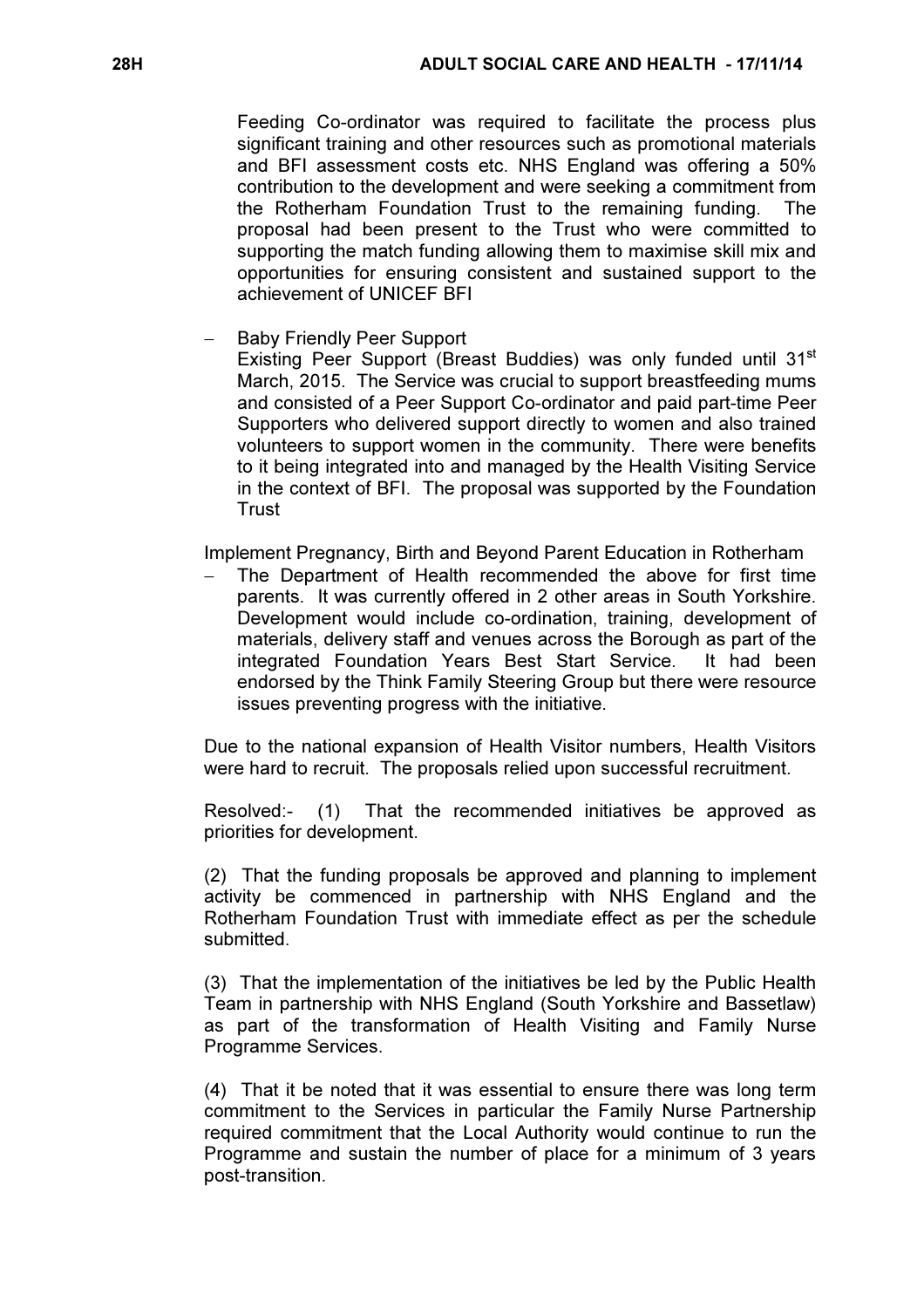(5) That the report be referred to the Health Select Commission for information.

#### H31. CRISIS CARE CONCORDAT

 Janine Parkin, Strategic Commissioning Manager, submitted a proposal to join partner organisations in South Yorkshire in formally agreeing to the principles in the national Concordat for Mental Health Crisis Care.

The Department of Health 'Mental Health Crisis Care Concordat – Improving outcomes for people experiencing mental health crisis' was published in February, 2014. The Concordat included all age groups from 16 years and beyond.

Signatories to the Concordat had made a commitment to work together to support local systems to achieve continuous improvements for crisis care for people with mental health issues across England.

A Declaration document had been developed by NHS England and sign up at a locality level by partner organisations had been canvassed at a sub-regional level.

In September, 2014, a formal request was made to the Authority to agree to sign up to the Concordat and to join with partner organisations to develop local area action plans to implement the recommendations contained therein.

The deadline for uploading declarations to the national Crisis Care Concordat website was December, 2014, and had been set by the Department of Health.

The Yorkshire and Humber Multi-Agency Mental Health Collaborative was a group that met every 2 months and already had senior representatives from a number of key stakeholders in regular attendance. NHS England suggested that the group could help support the implementation of local action plans as well as be a forum to discuss specific problems and take actions back to their respective organisations.

The Crisis Concordat was a key element of the Better Care Fund (BCF01) workstream which was working to develop a Mental Health Liaison Service that supported the outcomes of the BCF and the principle of 'parity of esteem' between physical and mental health care.

It was proposed that the Council supports the aims of the Concordat formally by becoming signatories to the South Yorkshire Declaration **Statement**